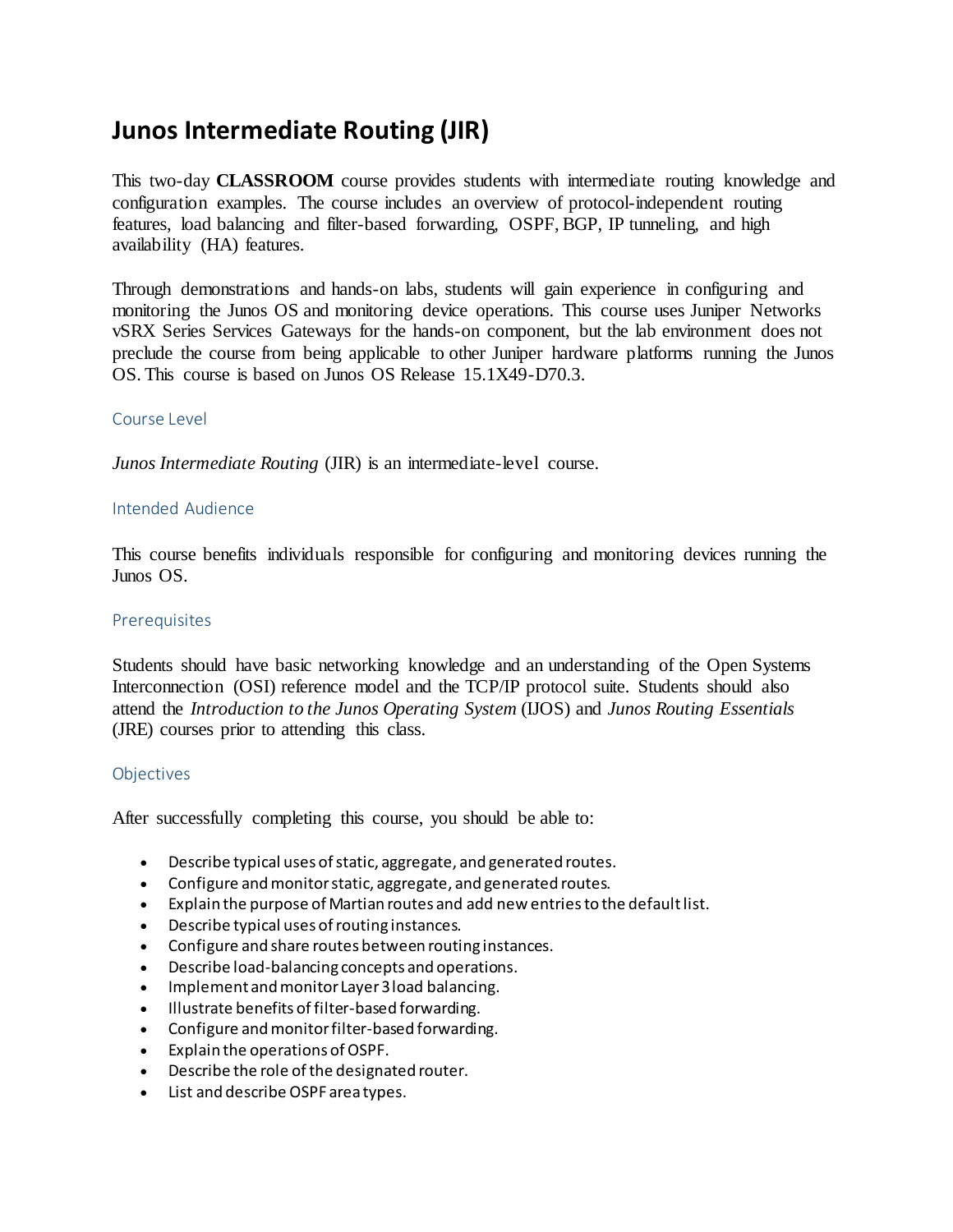- Configure, monitor, and troubleshoot OSPF.
- Describe BGP and its basic operations.
- Name and describe common BGP attributes.
- List the steps in the BGP route selection algorithm.
- Describe BGP peering options and the default route advertisement rules.
- Configure and monitor BGP.
- Describe IP tunneling concepts and applications.
- Explain the basic operations of generic routing encapsulation (GRE) and IP over IP (IP-IP) tunnels.
- Configure and monitor GRE and IP-IP tunnels.
- Describe various high availability features supported by the Junos OS.
- Configure and monitor some of the highlighted high availability features.

#### Course Contents

# *Day 1*

# **Chapter 1: Course Introduction**

# **Chapter 2: Protocol-Independent Routing**

- Static Routes
- Aggregated Routes
- Generated Routes
- Martian Addresses
- Routing Instances
- Lab 1: Protocol-Independent Routing

# **Chapter 3: Load Balancing and Filter-Based Forwarding**

- Overview of Load Balancing
- Configuring and Monitoring Load Balancing
- Overview of Filter-Based Forwarding
- Configuring and Monitoring Filter-Based Forwarding
- Lab 2: Load Balancing and Filter-Based Forwarding

# **Chapter 4: Open Shortest Path First**

- Overview of OSPF
- Adjacency Formation and the Designated Router Election
- OSPF Scalability
- Configuring and Monitoring OSPF
- Basic OSPF Troubleshooting
- Lab 3: Open Shortest Path First

# *Day 2*

#### **Chapter 5: Border Gateway Protocol**